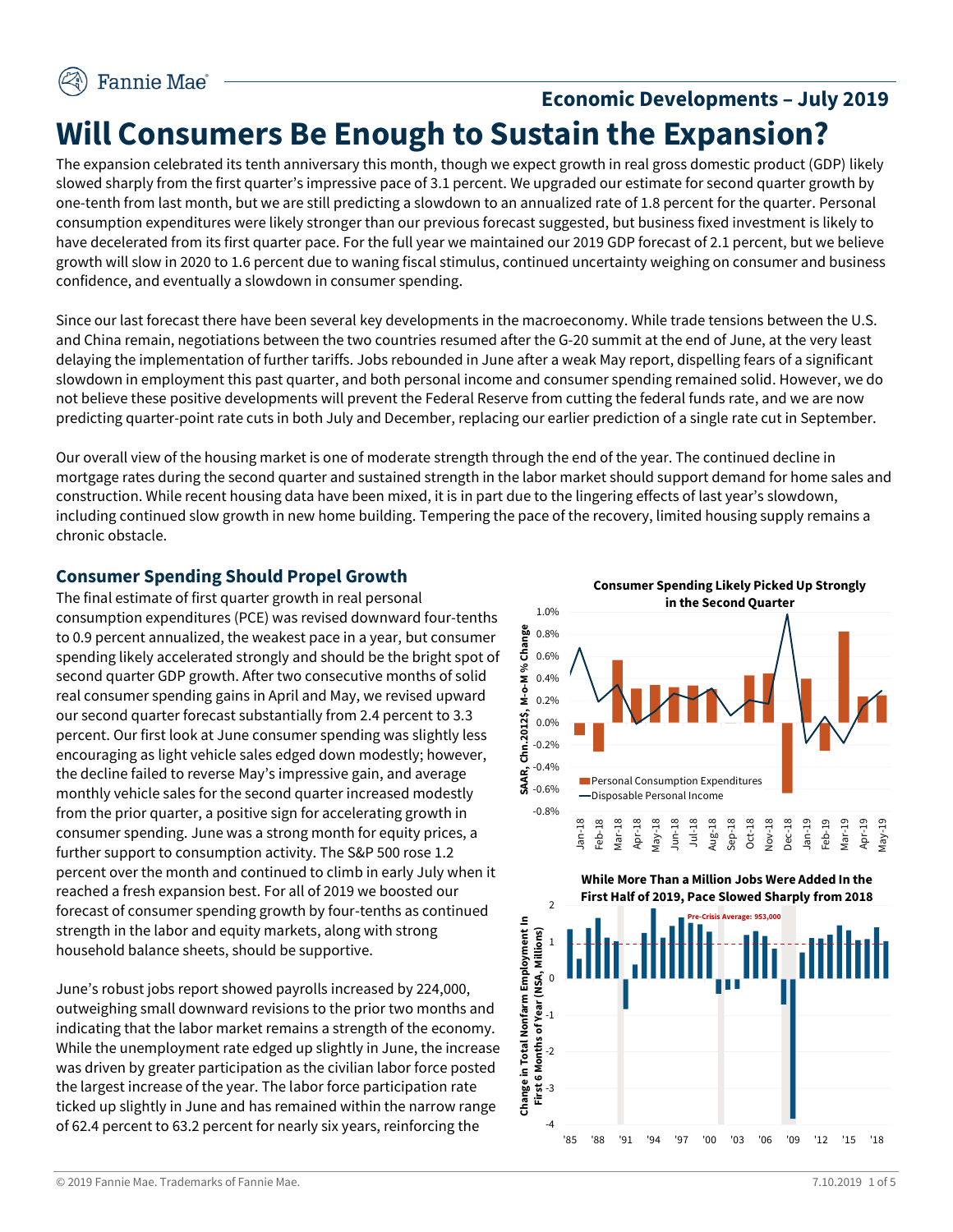impression that participation has stabilized after trending downward for several years after the recession. The number of workers employed part-time for economic reasons declined again to just shy of the expansion low, confirming a tight labor market. However, the details of the employment report showed some signs of weakness and softening labor demand. While more than one million jobs were added in the first half of 2019, the gain was well below 2018's robust 1.4 million jobs and the slowest pace of job growth in the first half of a year since 2010. The average workweek remained steady at 34.4 hours for the third straight month, but the annual growth in total weekly hours has fallen from 2.4 percent in January to 1.5 percent in June, the slowest pace since September 2017. Annual wage growth stalled at the slowest pace since last September, somewhat surprising given the extremely low unemployment rate. Additionally, job openings have slowed in recent months, trending downward since reaching an expansion high last November.

While consumers have been resilient to increased trade tensions and slowing global growth so far, there were some signs of weakness in consumer confidence as two measures of sentiment declined in June. The Conference Board's Consumer Confidence Index was hit particularly hard, falling by the largest month-over-month amount in nearly seven years to reach the lowest level since September 2017. Both the present situation and expectations components eroded, though the latter declined more sharply.

#### **Uncertainty Weighs on Businesses**

While nonresidential fixed investment was revised upward substantially for the first quarter from 2.3 percent to 4.4 percent in the final estimate, the outlook for the second quarter dampened considerably, as has our forecast for the remainder of this year. Investment in structures almost certainly dragged on growth during the second quarter as private nonresidential construction spending fell again in May, posting the first back-to-back monthly declines since the start of 2017 to reach the lowest level this year. On an annual basis, nonresidential construction spending posted the first contraction in more than a year. Investment in equipment also likely slowed as durable goods orders fell for the second consecutive month in May and shipments edged up only slightly after posting the largest decline in three years in April. The top-line decrease in orders was mainly driven by the volatile nondefense aircraft sector, related to concerns over Boeing's 737 Max. Core capital goods shipments, which exclude the more volatile defense and aircraft orders, have risen for four of the past five months and may provide some relief. A bright spot for investment should be spending on intellectual property products, which we expect will maintain its recent strength.

Weakness in the manufacturing sector has added to mounting worries of slowing business investment. A May rise in industrial production was driven almost entirely by a weather-related surge in utilities, while the gain in the manufacturing index was an anemic 0.2 percent. The PMI® survey of purchasing managers showed manufacturing continued to lose momentum in June, with the index remaining in "growth" territory but declining to its lowest level since October 2016. The softness in manufacturing data is unlikely to abate in the near term as factory orders fell in May for the third time in four months, while the new orders component of the ISM Manufacturing Index lost its "growth" reading for the first time since December 2015. Service sector activity also disappointed, according to the ISM Nonmanufacturing Index, coming in at the slowest pace of expansion in nearly two years in June.



While small business optimism rose on average during the second quarter, sentiment declined sharply in June, driven by businesses curbing spending and a more negative outlook on sales and earnings. Business uncertainty in June posted the largest monthly gain since the Presidential election and reached the highest level in two years. Confirming the tight labor market, the share of firms reporting that their single most important problem was cost of labor rose to an expansion high of 10 percent, while quality of labor remained the most prevalent response at 21 percent—but if continued uncertainty erodes business confidence, we expect both investment and hiring are likely to be delayed or curtailed.

### **The U.S. and China Strike a Truce…For Now**

After a three-month standoff, the U.S. and Chinese governments agreed to resume trade talks following June's G-20 summit. With trade talks beginning anew, the U.S. agreed not to levy additional tariffs during negotiations and to soften its stance on Huawei,

© 2019 Fannie Mae. Trademarks of Fannie Mae. 7.10.2019 2 of 5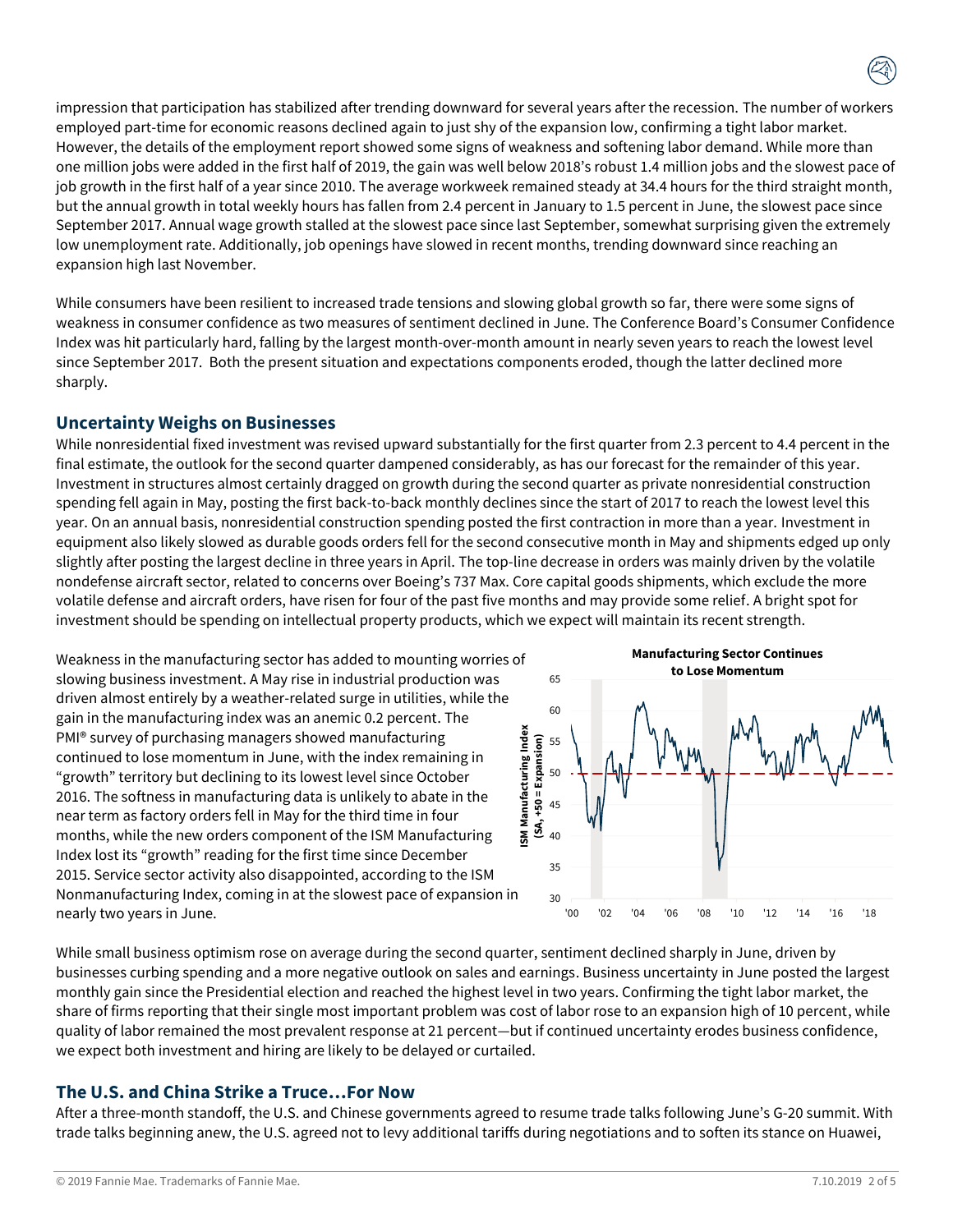China's largest telecommunications company, which the U.S. had placed on its "Entities List," making it difficult for the company to conduct business with American counterparts. In return, China pledged to resume buying U.S. agricultural products. However, the 25 percent tariff on \$200 billion of Chinese imports enacted by the U.S. in May, and China's retaliatory tariff of 25 percent on \$60 billion of U.S. imports, are still in effect. China's leadership has repeatedly stated that it would not agree to a trade deal while any tariffs on Chinese goods are employed by the U.S., while the U.S. administration has staunchly rejected rolling back any existing tariffs. This faceoff suggests that a trade deal will not be reached this year and that, going forward, consumer and business sentiment will be weighed down further.

If talks break down completely, we believe the U.S. will follow through on imposing a 25 percent tariff on the remaining \$300 billion of Chinese imports. This would encompass more consumer products than previous rounds of tariffs, affecting items such as cell phones, computers, and clothing, and potentially pushing inflation higher. China would have only about \$10 billion in U.S. imports left to levy tariffs on, but the Chinese government could retaliate in other ways, such as increasing regulatory obstacles for U.S. businesses attempting to operate in China. In the absence of countervailing monetary policy or other supportive factors, a complete breakdown in trade negotiations would likely trigger some degree of financial turmoil, limiting investment and growth.

### **After Fed's Dovish Shift, We Expect July Rate Cut**

At its June meeting, the Federal Open Market Committee (FOMC) maintained the current federal funds rate target of 2.25 percent to 2.50 percent while promising to "act as appropriate to sustain the expansion," a notable shift away from the previous emphasis on remaining "patient." The Fed noted increased uncertainties around the FOMC's economic outlook, with Chairman Powell—at that time and then again in his semiannual testimonies before the U.S. House Financial Services Committee and the U.S. Senate Banking Committee in early July—emphasizing muted inflation, weak manufacturing production, and "cross-currents, including trade developments and global growth," as sources of concern. Sentiment among FOMC members during the June meeting shifted sharply in the direction of a rate cut, highlighted by St. Louis Fed President James Bullard's vote in favor of an immediate reduction, the first



dissent during Powell's tenure as Chairman. Eight of the seventeen participants said they expect to see a lower federal funds rate by the end of 2019, with seven of them expecting the rate at the end of this year to be 50 basis points lower than the current rate.

Of equal significance, the June FOMC meeting also saw a reduction in inflation projections, with the forecast for 2019 PCE inflation being reduced from 1.8 percent as of the March meeting to 1.5 percent following the June meeting. In his July testimony, Chairman Powell, abandoning his earlier statements that weakness in inflation could be attributed to "transitory" factors, reiterated that both headline and core (excluding food and energy) PCE inflation were well below the Fed's "symmetric" target of 2 percent and warned that low inflation risks were becoming more persistent. Contributing to low inflation is the strong U.S. dollar, which helps to make imports cheaper. While the U.S. dollar slipped modestly in June, it remained at a historically elevated level and rallied in early July after the positive jobs report. If the Fed cuts rates later this month as we expect, the dollar could weaken, helping to push up inflation measures.



The inversion of the yield curve that began in late May has continued, with the 10-year/3-month Treasury spread at 19 basis points as of this writing. While the Fed has downplayed the importance of an inverted yield curve as a recession predictor, this development is widely considered either a sign of overly tight monetary policy or of an expected slowdown in economic activity, and risks causing further erosion of business confidence and investment. Additionally, the current environment of negative longer-term interest rates in many major economies contributes to downward pressure on longer-term rates in the U.S. as well.

© 2019 Fannie Mae. Trademarks of Fannie Mae. 7.10.2019 3 of 5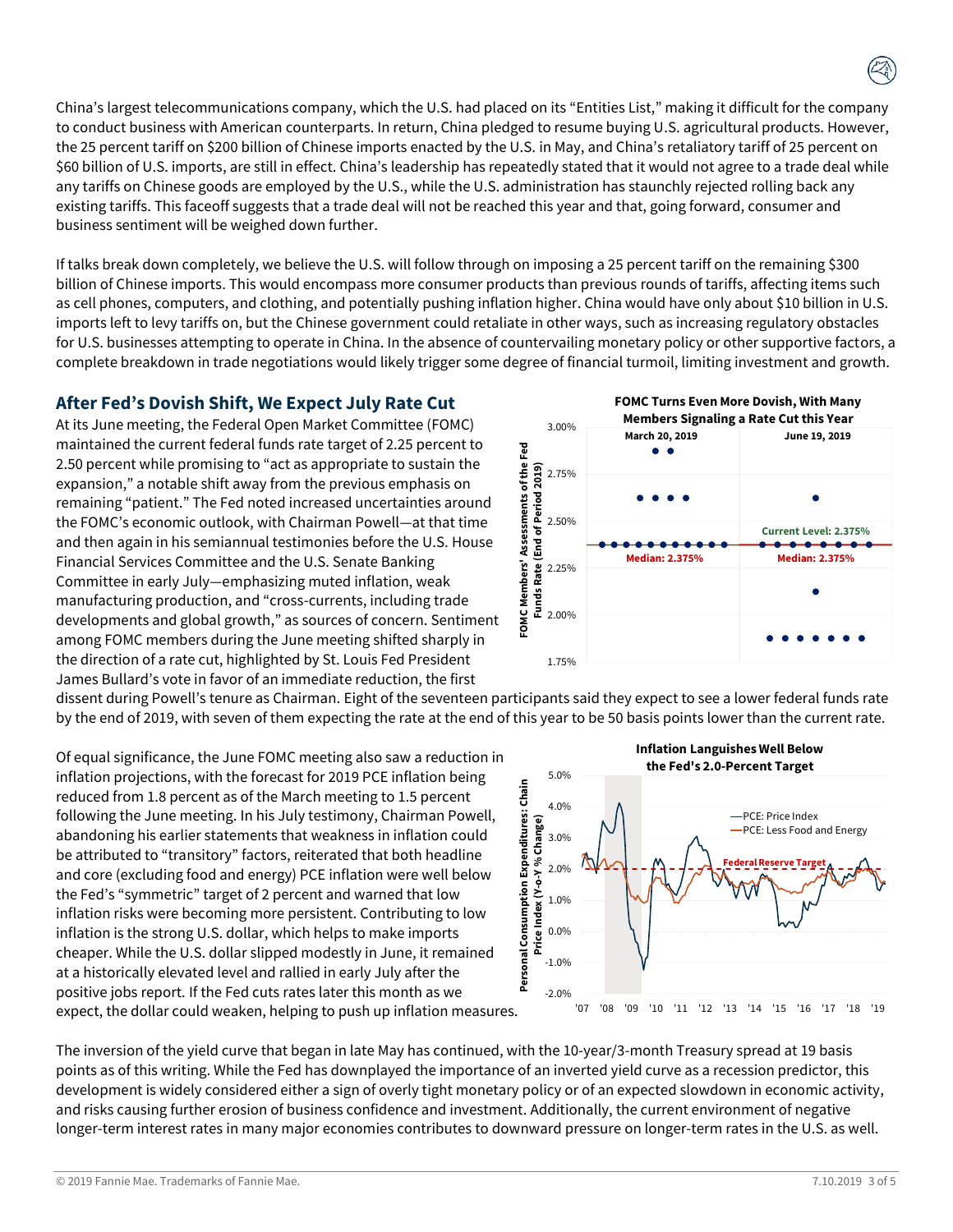The longer the inversion remains, the more likely that it will have direct real effects on growth via tighter bank lending, as banks find it increasingly difficult to profit from borrowing on the short end of the curve and lending on the long end.



#### **Housing Has Room to Improve**

Home sales diverged in May as sales of existing homes rose while sales of new homes declined, both in line with our expectations. Existing single-family home sales increased 2.5 percent to the second highest sales pace of the year. We continue to believe that existing sales in the second quarter were about 2.0 percent higher on a seasonally-adjusted basis than in the first quarter, and that third quarter sales will gain an additional 2.0 percent before peaking during the fourth quarter. Lower mortgage rates and a modest rise in inventories of homes for sale should help support an increase in existing sales.

Homebuyer sentiment has improved significantly after last year's slowdown. Fannie Mae's Home Purchase Sentiment Index® declined slightly in June, but not enough to reverse a large increase in May, and, on a quarterly basis, reached its highest level in a year. Purchase mortgage applications, while inherently volatile, have also continued to trend upwards in recent months indicating continued sales momentum for the latter half of the year. Still, the chronically limited supply of homes for sale, particularly those priced more modestly, will likely temper sales through the remainder of the year and into 2020, especially if job growth and consumer confidence wane.

New single-family home sales fell for the second consecutive month in May after spiking earlier this year to near the business cycle high. The earlier jump was fueled in part by builders offering discounts on a growing inventory of previously started homes for sale that had accumulated during last year's sales slowdown. Much of that supply

Even with temporary relief in trade tensions and a solid employment report in June, the fed funds futures market continues to price in the near-certainty of a rate cut in July and 50 to 75 basis points of cuts by December. Given the Fed's highly dovish shift at its June meeting and Chairman Powell's equally dovish testimony, along with persistent below-target inflation and the continued inversion of the yield curve, we now believe the Fed will cut rates in July and could end the reduction of its balance sheet as early as that same meeting. Reducing rates in July should give the Fed enough leeway to maintain its "patient" stance long enough to see whether economic growth conditions stabilize. We currently forecast that conditions will lead the FOMC to cut rates by another 25 basis points in December. We will continue to monitor conditions for both upside and downside risks to that forecast.



has now been sold off, and at least some sales pullback was likely. In the coming quarters, we continue to view the underlying sales trend as modestly positive, despite the recent pullback, and expect a gradual increase in new home sales for the remainder of the year.

Like new sales, single-family starts also fell in May. As builders draw down inventories they must increase starts even if sales growth is moderate. Indeed, we have now seen inventories of previously started homes for sale decline for four months.